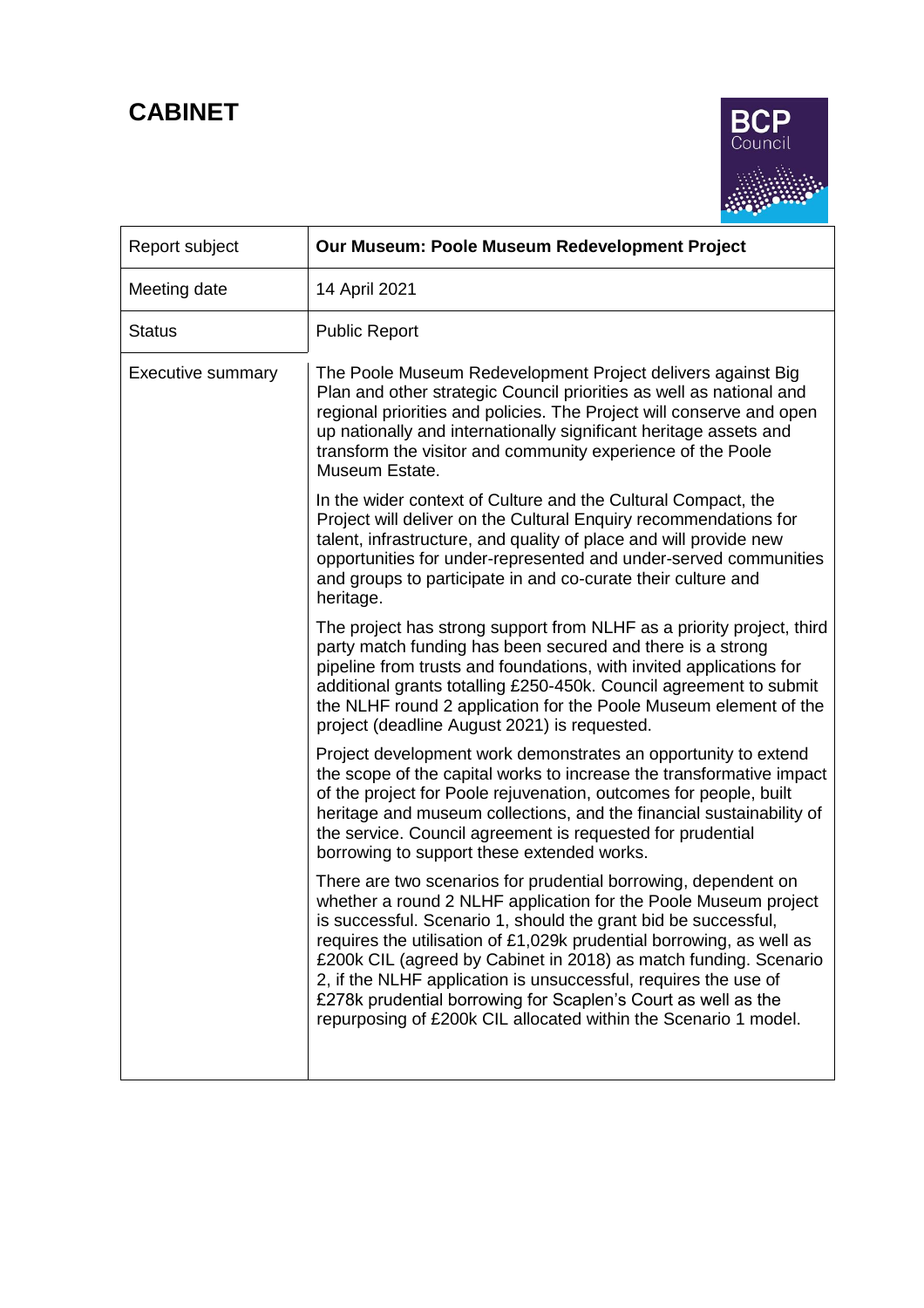| <b>Recommendations</b>        | It is RECOMMENDED that:                                                                                                                                                                                                                         |  |  |
|-------------------------------|-------------------------------------------------------------------------------------------------------------------------------------------------------------------------------------------------------------------------------------------------|--|--|
|                               | (a)<br>Council approves the submission of a Round 2 funding<br>application to NLHF for £2,240k for the Our Museum:<br>Poole Museum Redevelopment Project (total project<br>value £4,242k).                                                      |  |  |
|                               | (b)<br>Council approves the use of up to £1,023k new<br>prudential borrowing in support of the Round 2 funding<br>application. This will reduce to £278k new prudential<br>borrowing should the Round 2 funding application be<br>unsuccessful. |  |  |
|                               | (c)<br>Cabinet approves the repurposing of £200k CIL<br>allocated to Our Poole Museum Redevelopment Project<br>to Scaplen's Court development, in the event of an<br>unsuccessful Round 2 funding application.                                  |  |  |
|                               | Cabinet notes the resulting unfunded revenue pressure<br>(d)<br>of up to £17k in 2022/23 and £70k in 2023/24 from<br>income forgone during construction phase.                                                                                  |  |  |
| Reason for<br>recommendations | To facilitate funding of the Our Museum: Poole Museum<br>Redevelopment Project and enable it to deliver on the Council's Big<br>Plan aim to rejuvenate Poole and strategic aims for Culture.                                                    |  |  |
| Portfolio Holder(s):          | Cllr Mohan Iyengar, Portfolio Holder for Tourism, Leisure and<br>Culture                                                                                                                                                                        |  |  |
| <b>Corporate Director</b>     | Kate Ryan                                                                                                                                                                                                                                       |  |  |
| <b>Report Authors</b>         | Michael Spender, Museums and Arts Manager, and Alison Smith,<br>Our Museum Project Manager                                                                                                                                                      |  |  |
| Wards                         | Poole Town                                                                                                                                                                                                                                      |  |  |
| Classification                | For Recommendation                                                                                                                                                                                                                              |  |  |

# **Background**

- 1. The Poole Museum capital project and the Scaplen's Court capital project (together called Our Museum: Poole Museum Development Project: 'the Project') are separately funded: Poole Museum by the National Lottery Heritage Fund (NLHF), and Scaplen's Court by Historic England as part of the High Street Heritage Action Zone (HSHAZ) programme. The two projects are jointly delivered as the Our Museum: Poole Museum Redevelopment Project ('the Project) to the same programme, and benefit from a single project and design team.
- 2. The Project has made excellent progress despite Covid and is on programme. The team is now working towards the completion of project development work to enable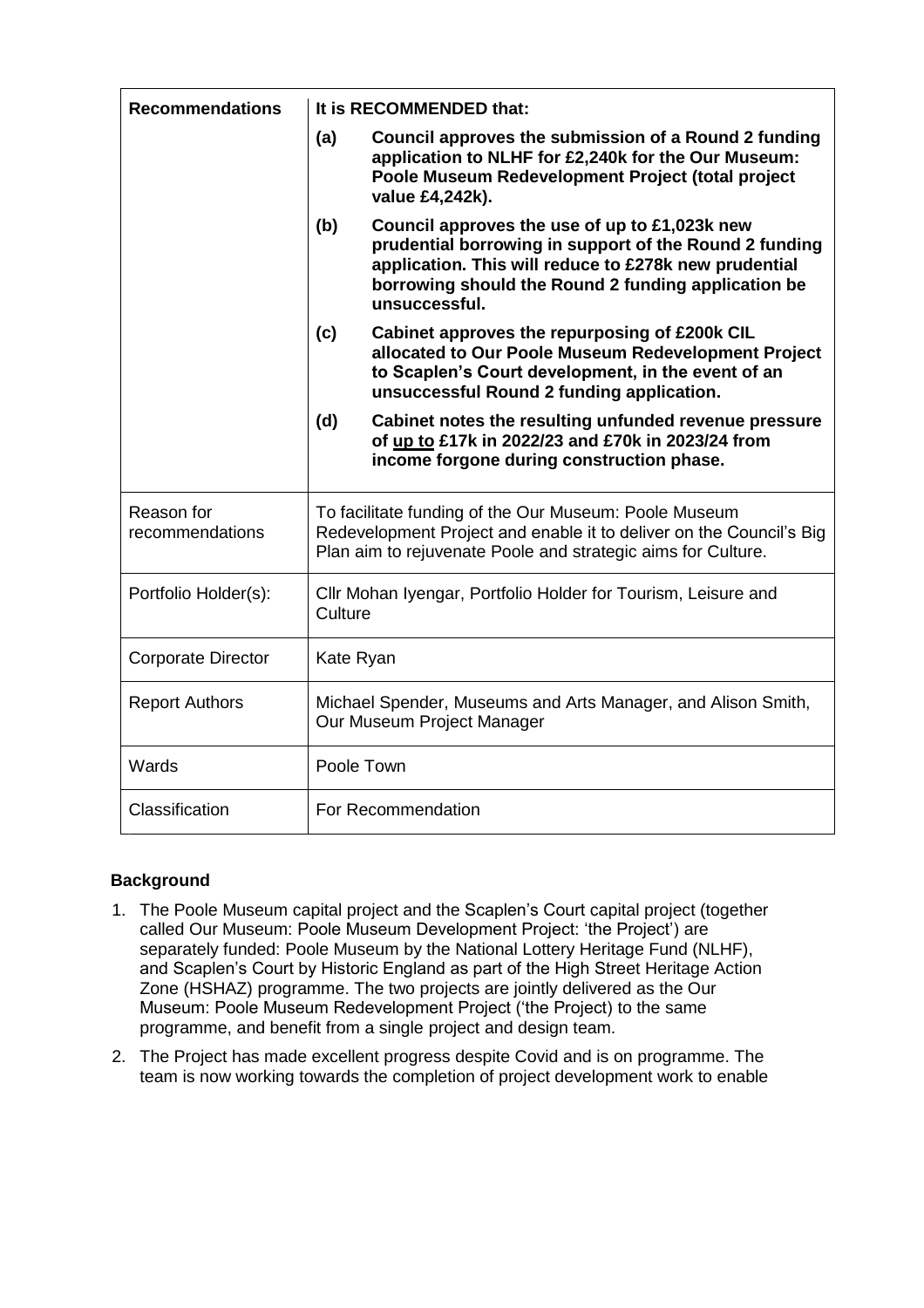the submission of LBC and a planning application, and in the case of 'Poole Museum a round 2 funding application to NLHF.

- 3. In 2017/18 a strategic masterplanning exercise was undertaken for the whole Poole Museum Estate which comprises Oakley's Mill, the Town Cellars (housing Poole Local History Centre), Scaplen's Court, and the 'Sea Music' public sculpture by Sir Anthony Caro. A public consultation was carried out in 2018. The aim was to address some key issues and needs:
	- a. to provide fully accessible facilities for users of Dorset's most popular free attraction
	- b. to carry out urgent conservation work and open to the public two Grade 1 listed buildings
	- c. to increase dwell time and consequently income to ensure the sustainability of the service
	- d. to display currently homeless maritime discoveries of international importance
	- e. to create a major visitor attraction and community hub in the Poole Regeneration area
- 4. The masterplan set out the ambition to create a major, accessible, cultural visitor attraction and community hub and supported capital funding applications to third party funders: NLHF for Poole Museum; and to Historic England for the HSHAZ project, of which a substantive element in the opening up of Scaplen's Court. The capital works on the buildings in the museum estate came to a combined project cost of £3.92m.
- 5. Both funding applications were successful in December 2019. NLHF awarded a Round 1 development phase grant of £352k for Poole Museum to develop a Round 2 application for an additional £2.24m of funding (application deadline August 2021). Historic England awarded £478k from the HSHAZ project for conservation, redevelopment and opening up of Scaplen's Court.
- 6. The Poole Museum NLHF project is a 'two stage' process with a 'development' (RIBA 2-3) and 'delivery' (RIBA 4-6) phase. The delivery phase is contingent on the success of the Round 2 application, the content of which is developed during the development phase. HSHAZ funding has no development phase and the total funding has already been awarded.
- 7. Funding for design development work of RIBA 2-3 for both projects is secured and covers staff costs, professional fees, and surveys to enable the submission of LBC and a planning application and in the case of Poole Museum a 'Round 2' funding application to NLHF.
- 8. While the capital projects are being managed holistically, in the event of failure of the Poole Museum project at Round 2 the HSHAZ capital works will continue unaffected.
- 9. Secured partnership funding for the Project from the Council and other sources is as follows:
	- a. BCP Council: £50k to support the NLHF development phase, and £400k at delivery phase contingent on a successful Round 2 application, comprised of £200k prudential borrowing and £200k CIL funding. This was approved by Cabinet in July 2018 and would be required from Q1 2022.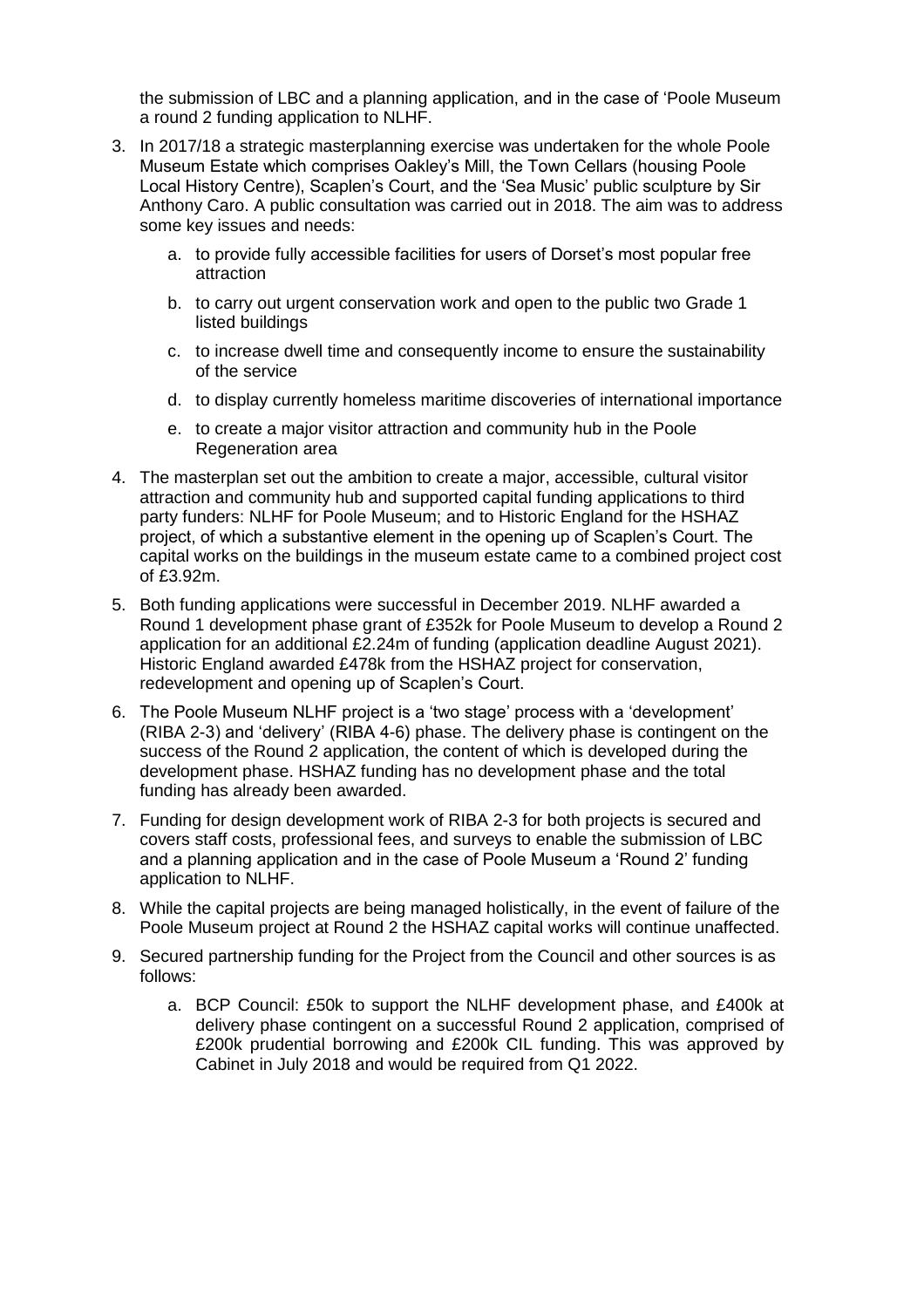- b. £300k additional match funding is required from other sources (trusts, foundations, major gifts) of which £100,000 is already secured from a major Dorset trust and there is a strong pipeline for the remaining balance from local and national trusts/foundations, and major private donors.
- 10. The Project will transform the Poole Museum Estate into a modern, thriving cultural space and community hub that greatly enriches the experience of Poole Quay and Poole Town by the community and visitors. It will:
	- a. complete urgent conservation works to the Town Cellars and Scaplen's Court, significant Grade I listed heritage assets;
	- b. improve access through the updating of facilities, meeting increasing visitor and community demand, and transforming the visitor experience;
	- c. deliver 1,540m2 of exciting new displays and public facilities including opening up 650m2 of currently inaccessible or underutilised heritage assets to create a major attraction for regular public access in order to significantly increase the scale and appeal of the visitor offer;
	- d. significantly widen participation in terms of equality of access to take account of all sections of the community, bringing people together and enabling people who share different characteristics and heritage to enjoy cultural activity together in a common space, building community cohesion.
- 11. The Project will deliver on key Council, regional and national priorities and policies:
	- a. It will be an anchor development of the rejuvenation of Poole. And will also deliver on The Big Plan themes for communities, children, seafront development, tourism and an iconic cityscape.
	- b. It will be a key element in the development of an emboldened cultural infrastructure for BCP, delivering on Cultural Enquiry recommendations as a landmark project for the Cultural Compact.
	- c. It will be one of four major capital projects for the Wessex Museums Partnership (Poole, Dorset County, Salisbury and Wiltshire museums) forming a dynamic new regional museum offer.
	- d. As an Arts Council England regularly funded National Portfolio Organisation museum service, it is right that the Project will align fully with Arts Council England's 'Let's Create' 10-year strategy, providing inclusive and diverse opportunities for under-represented and under-served communities and groups to participate in and co-curate their culture and heritage.
- 12. The Project will lead to:
	- a. long-term financial sustainability of the service by diversifying and increasing earned income, and organisational resilience as a result of increased cultural profile, a strong and growing Poole Museum Foundation membership base, staff and volunteer skills development, development of and deepening of relationships with a wide range of community partners;
	- b. increased visitor numbers, with diverse new audiences, increased visitor dwell time, and repeat visits;
	- c. enhanced guardianship of public collections and Grade 1 and Grade 2 Council buildings;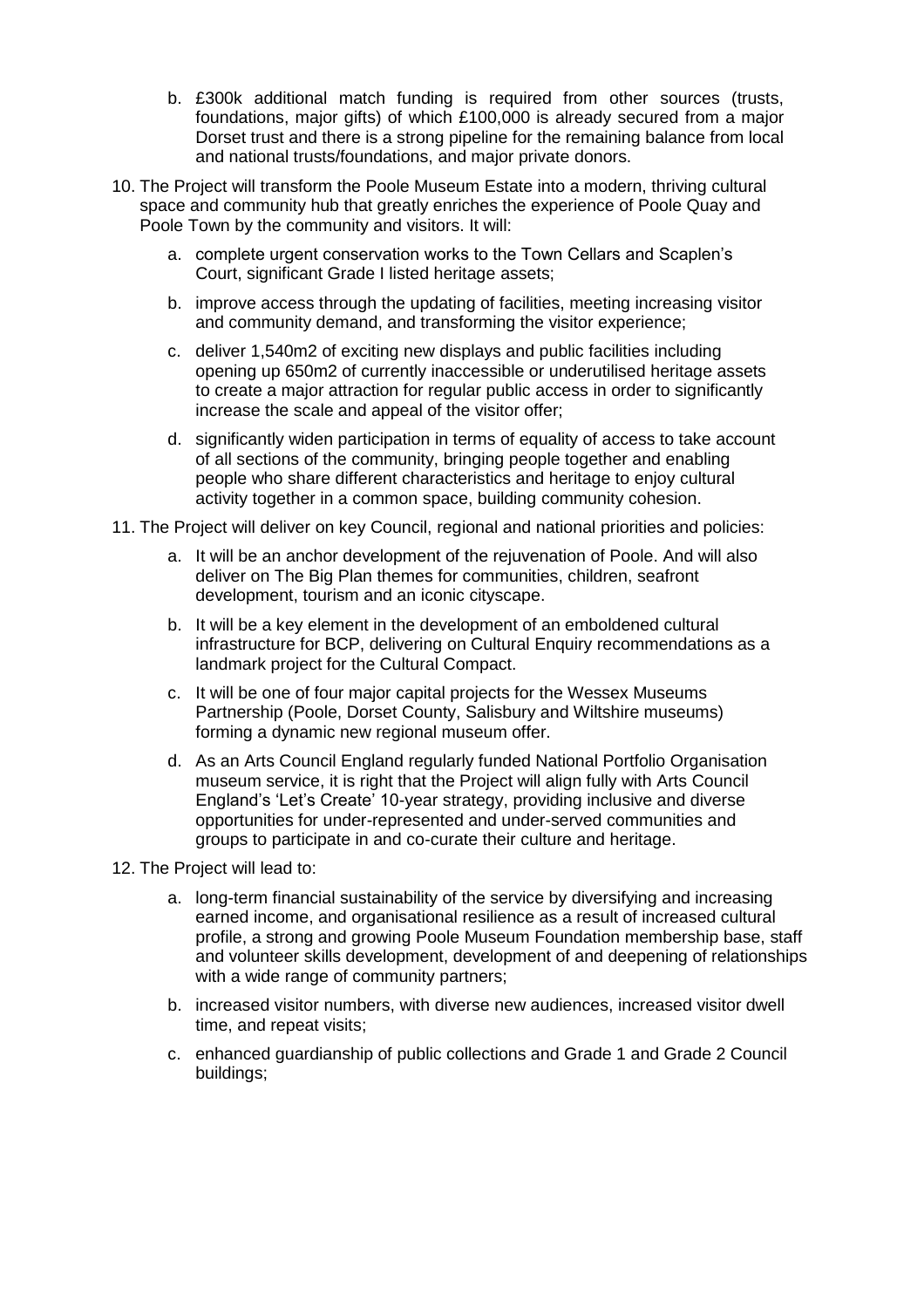- d. rejuvenation and an enriched experience of Poole Quay and Poole Town for the community and visitors, it will attract more visitors to the Quay and Old Town – the 'Quay Quarter' – to create a vibrant and appealing cultural space, increasing engagement and dwell time, and economic growth by making Poole a more attractive place to live, work, and visit;
- e. increased participation in and co-curation of culture and heritage by underrepresented and under-served communities and groups.
- 13. Governance of the project is through a project board chaired by the SRO, Chris Saunders, Director of Destination and Culture, and including officer representation from Finance, Planning as well as external stakeholders and lead consultants. A full design team appointed in November 2020, led by architect and exhibition designers ZMMA, is working on schedule and to budget. Options appraisals were developed to RIBA-2 scheme by March 2021. Design development will reach RIBA-3 by the end of May 2021 to enable planning and LBC to be submitted.
- 14. The deadline for a Round 2 application to be submitted to NLHF is 25 August 2021 and if successful the project delivery phase will be from February 2022 to September 2024.
- 15. Project development work to RIBA stage 2 has clearly demonstrated an opportunity to extend the scope of the capital works to increase the transformative impact of the projects in respect of rejuvenation outcomes for the 'Poole Quay Quarter' in line with the Big Plan, outcomes for heritage assets, quantity and quality of the offer for visitors and residents, and the financial sustainability of the museum service.
- 16. The scope of the extended capital works includes:
	- a. Poole Museum and Scaplen's Court: schedule of urgent and essential building conservation works listed discretely for each building that have been newly identified through survey work and which will be critical for ensuring guardianship of and maximising access to Grade 1 public buildings.
	- b. Scaplen's Court: Enhanced concept accessible heritage visitor offer, including relocation of Poole Museum café from its current 3rd Floor location, increasing covers and accessibility, improvements to the immediate public realm/wayfinding, and increase in building occupancy. These improvements will support a step-change in the scale of the museum's public offer and commercial activity through considered and sensitive reuse of underutilised heritage assets. The museum is experienced at offering this type of programming and activity but has not been able to operate at any scale given existing constraints, resources, and lack of investment. This will build significant new audiences for heritage and culture with an associated increase secondary spend and dwell time. Capital works will also activate and aminate the public realm in which the museum buildings are situated and by creating a critical mass of cultural space and activity will significantly increase the potential of the museum to anchor a cultural 'Quay Quarter'.
	- c. Poole Museum: Investment in redevelopment of the existing Poole Museum 3<sup>rd</sup> Floor ceramics display to a high-profile new Art and Design Gallery with a focus on internationally popular Poole Pottery, of which the museum has the largest world's largest public collection. This showcase will drive the development of audiences for heritage and culture, appealing to a local audiences and collectors and enthusiasts, nationally and internationally.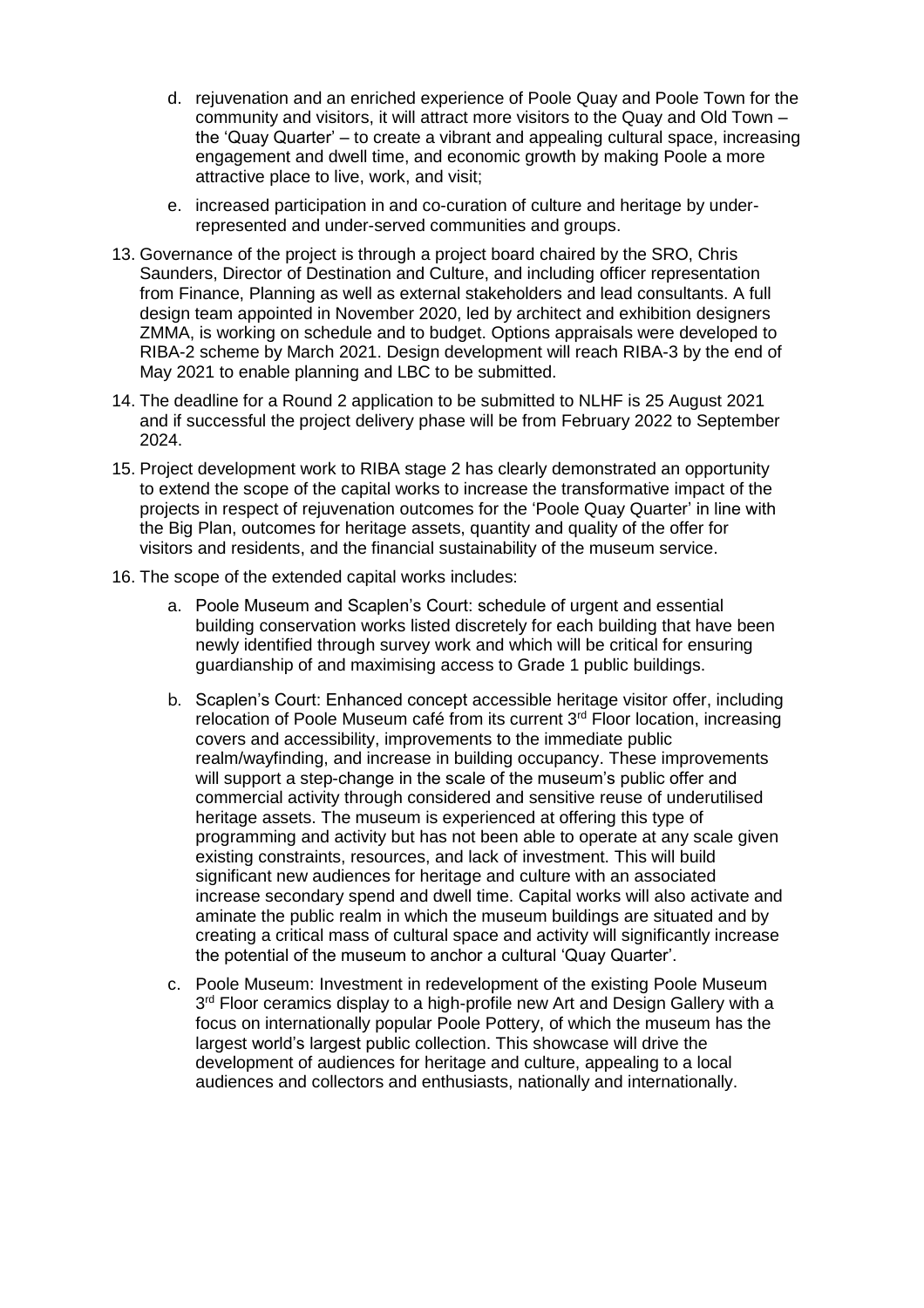- 17. The two-stage nature of the NLHF process and the single stage funding as part of the HSHAZ necessarily means that two scenarios need to be considered based on whether or not the NLHF Round 2 application is successful. Fortunately, the scope of works/additional works can be split cleanly between Poole Museum and Scaplen's Court as indicated above. In the event of a failure at Round 2, this would simply mean that works at Poole Museum do not go ahead but works at Scaplen's Court continue unaffected.
- 18. Scenario 1, in the event of a successful Round 2 NLHF funding bid, new prudential borrowing of £1,023k will be required as partnership funding for the scheme. A further £200k of CIL funding (as approved by legacy Council 2018) will also be required. This will allow the completion of proposed works including points a), b), and c) listed above.
- 19. Scenario 2, in the event of an unsuccessful Round 2 funding application to NLHF, planned works will be limited to Scaplen's Court development only. This would require new prudential borrowing of £278k and would enable delivery of proposed works relating to Scaplen's Court (under a) and works under b) above).
- 20. Cabinet's recommendation is now also required to submit the Round 2 application to NLHF for the project delivery phase (deadline of August 2021).

### **Options Appraisal**

21. An option is for Cabinet to either agreed the recommendation to submit the Round 2 NLHF bid or not. If not a major project in support of the Big Plan will be terminated. A further option is for Cabinet not recommend additional prudential borrowing, in which case the project will be considerably constrained and positive outcomes diminished.

### **Summary of financial implications**

- 22. A summary of the key financial implications of each scenario is provided in Figure 1 below (also attached as Appendix 3 and Appendix 4). If the Round 2 funding application is successful £4.2m of new investment (including £1.2m of BCP council resource) will be delivered as part of the Council's 'Big Plan'. This reduces to £1.0m new investment (including £0.5m BCP council resource) should the Round 2 funding bid be unsuccessful. Each scenario benefits from significant levels of external funding.
- 23. Cost estimates within project outlay in each scenario are based on independent estimates. Appropriate allowance is also made for professional fees, surveys, investigations, contingency and inflation.
- 24. Development work will not commence without confirmation of funding required. This includes confirmation of outcome of Round 2 funding application and achievement of third party fundraising target of £300k. To date, around £100k of this has been secured. CIL allocation of £200k has been earmarked to Poole Museum project within the capital programme.
- 25. In constructing the funding model for each scenario, the Council is mindful of external government grant and PWLB borrowing conditions. As a result, planned revenue spend of £320k on public engagement activities, will be funded from either CIL, third party fundraising or Government grant (if permitted), and not PWLB borrowing (which can only be utilised for capital expenditure).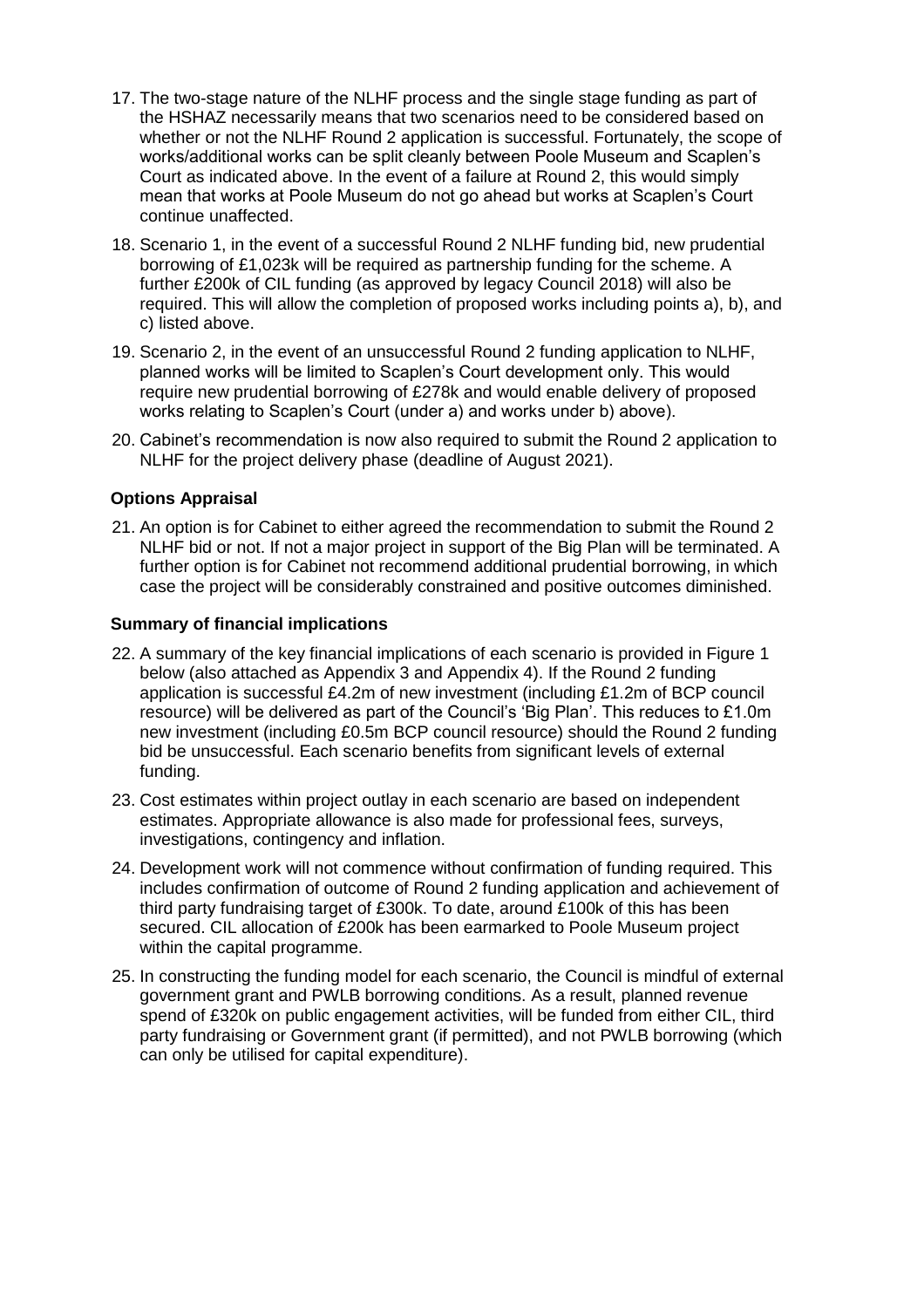| Figure 1 - project outlay                         |       |                                 |  |  |
|---------------------------------------------------|-------|---------------------------------|--|--|
|                                                   |       | Museum + Scaplen's<br>Scaplen's |  |  |
|                                                   |       |                                 |  |  |
|                                                   | £k    | £k                              |  |  |
| <b>Project outlay</b>                             |       |                                 |  |  |
| Building improvements and condition work          | 2,516 | 823                             |  |  |
| Additonal Investment Design Gallery 3rd Floor     | 300   | $\Omega$                        |  |  |
| Professional fees                                 | 210   | 38                              |  |  |
| Public realm                                      | 100   | $\Omega$                        |  |  |
| Contingency                                       | 795   | 95                              |  |  |
| Engagement (revenue spend)                        | 320   | 0                               |  |  |
|                                                   | 4,241 | 956                             |  |  |
| <b>Project funding</b>                            |       |                                 |  |  |
| Round 2 funding application (pending)             |       | $\Omega$                        |  |  |
| Historic England government grant (secured)       |       | 478                             |  |  |
| Third party contributions (£100k secured to date) | 300   | $\Omega$                        |  |  |
| CIL (approved Council 2018)                       | 200   | 200                             |  |  |
| <b>Prudential borrowing</b>                       | 1,023 | 278                             |  |  |
|                                                   | 4,241 | 956                             |  |  |

# **26. Financial viability**

- 27. For business case purposes, the financial viability of the investment has been limited to 25 years. This to ensure future income projections are as meaningful as possible and that projections are aligned with the development of the service unit 25 year Building Maintenance Plan. Forecast **additional net** income (as a result of planned investment) from weddings, food & beverage, room hire and retail have been estimated over a 25 year period. Annual estimates increase by Bank of England target CPI inflation only each year (assumed 2%). Most of the additional net income is anticipated from additional weddings at Scaplen's Court.
- 28. As with other major build projects, an indicative allowance has been made within the financial viability assessment for major repairs anticipated over the life of the asset. This is based on 0.8% of asset building value (including proposed new capital investment) and commences in year 10. In the event of the Council progressing with investment at both Poole Museum and Scaplen's Court, major repairs provision of £2m is allowed for within the viability model by year 25. This is an indicative allowance only, that will ultimately be informed by (and make financial provision for) capital costs arising from the service's 25 year building maintenance plan currently under development. There is as yet no other specific budget set aside within the MTFP for capital costs anticipated within the 25 building maintenance plan. There is the potential for some of this cost to be met from revenue budgets for Estate maintenance.
- 29. Net additional income generated will also be required to repay any prudential borrowing required, including interest. For financial modelling purposes, the project is deemed to be 'low risk', because the Council already engages in delivering this service. The Invest to Save Framework low rate of 3% has therefore been applied to prudential borrowing repayments. This has the benefit of creating additional 'risk premium' of between £36k and £131k (depending on which scenario is progressed).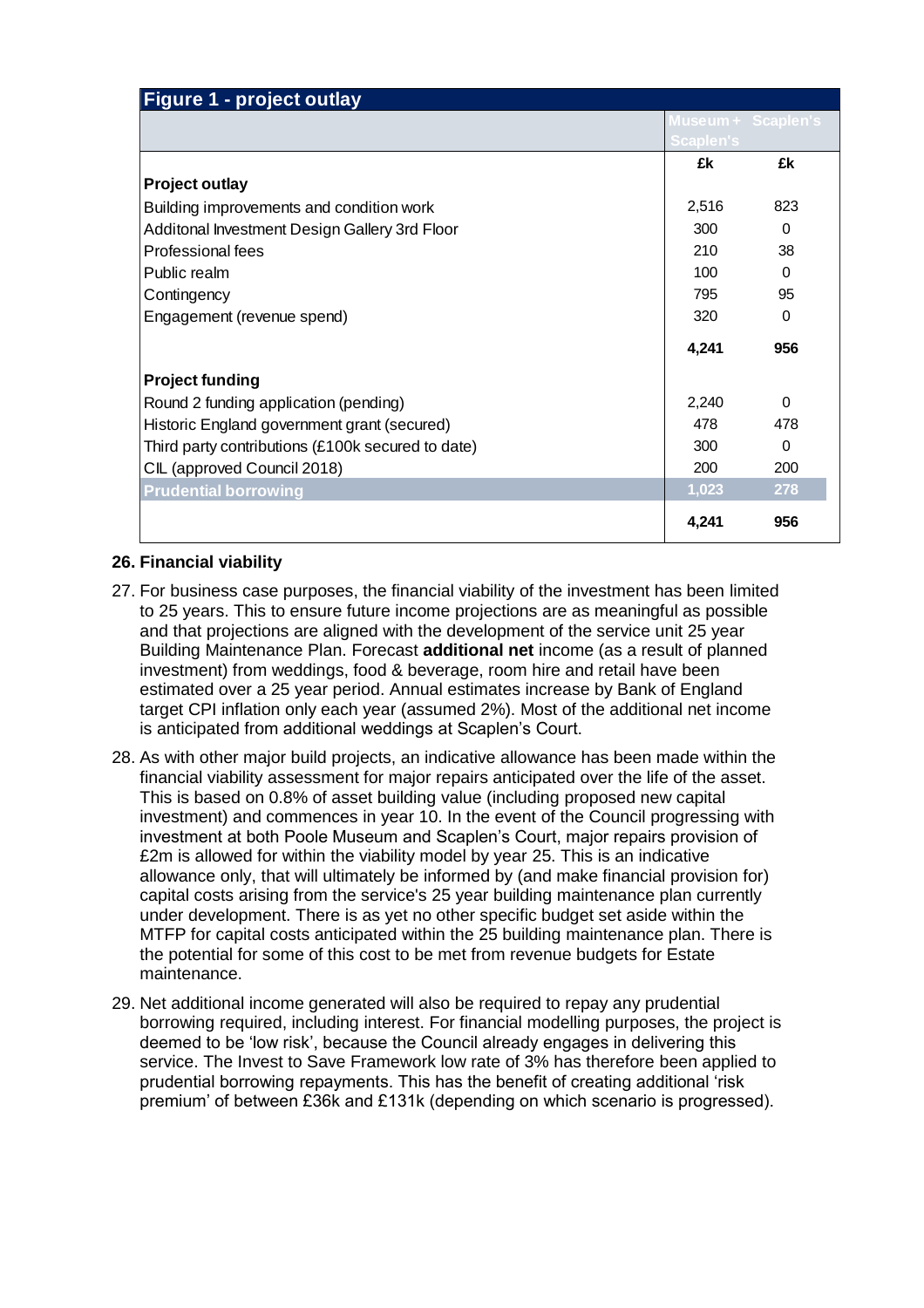Risk premium is the difference between Invest to Save rate of 3% and current PWLB 25 year borrowing rate of 2.18% (PWLB published rates 2 March 2021).

30. Figure 2 summarises results of 25 year financial viability appraisal. Councillors will note that sufficient additional income is generated in each scenario to cover borrowing repayments over 25 years as well as establish a major repairs provision.

| <b>Figure 2 - 25 year financial viability</b>                     |                    |         |  |  |
|-------------------------------------------------------------------|--------------------|---------|--|--|
|                                                                   | Museum + Scaplen's |         |  |  |
|                                                                   | Scaplen's          |         |  |  |
| <b>Financial viability over 25 years</b>                          | £k                 | £k      |  |  |
| Net additional income over 25 years                               | (3,928)            | (2,882) |  |  |
| <b>Major Repairs Allowance</b>                                    | 2,057              | 442     |  |  |
| Borrowing Requirement (repaid over asset useful life)             | 1,023              | 278     |  |  |
| Interest cost of borrowing (@ 3% over 25 years)                   | 446                | 121     |  |  |
| Net 25 year surplus (including Risk Premium and major repairs)    | (402)              | (2,041) |  |  |
| Risk Premium (difference between Invest to Save rate 3% and PWLB) | (131)              | (36)    |  |  |
| Major Repairs allowance                                           | (2,057)            | (442)   |  |  |
| Net 25 year surplus (excluding Risk Premium and major repairs)    | (2,590)            | (2,519) |  |  |
|                                                                   | Museum + Scaplen's |         |  |  |
|                                                                   | Scaplen's          |         |  |  |
| Projected Cashflow (including risk premium and major repairs)     | £k                 | £k      |  |  |
| Net revenue cost to BCP over MTFP (2021/22 to 2023/24)            | 87                 | 26      |  |  |
| Net saving to BCP for next 10 years (2024/25 to 2033/34)          | (624)              | (839)   |  |  |
| Net saving to BCP for next 10 years (2034/35 to 2043/44)          | 76                 | (846)   |  |  |
| Net saving to BCP for next 5 years (2043/44 to 2047/48)           | 59                 | (382)   |  |  |
| Net 25 year surplus (including Risk Premium)                      | (402)              | (2,041) |  |  |

### **Financial risks**

- 31. Capital outlay remains an estimate until planning permission is granted and works are tendered. In the event of final costs exceeding current estimates the Council could seek to allocate additional CIL or prudential borrowing to the project, or undertake additional fundraising activities.
- 32. Scenario 1 assumes £0.3m of third party contributions from fundraising and partnership. To date around £0.1m has been secured. As above, the Council would have to meet any potential funding gap should fundraising activities not meet targets.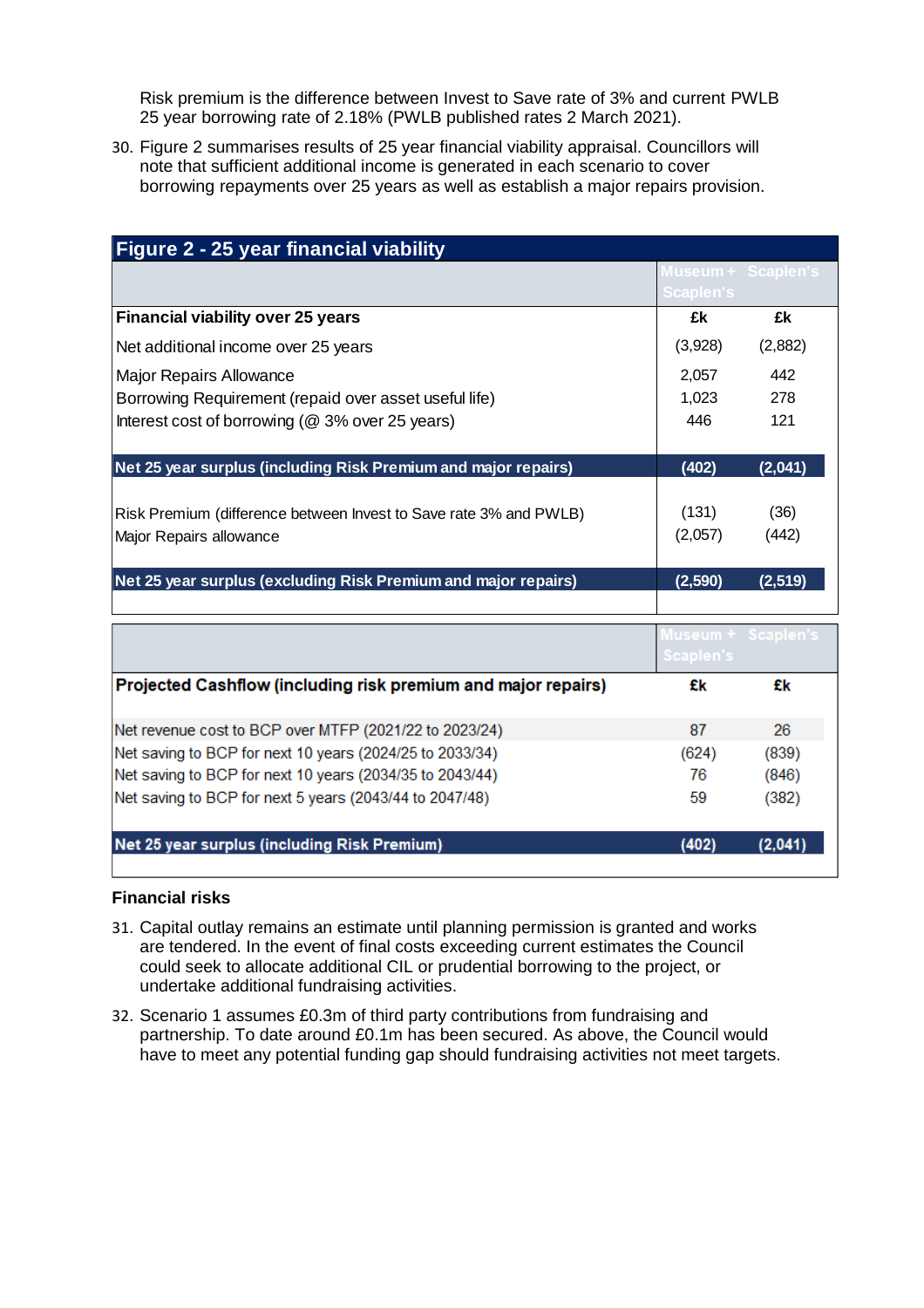- 33. The primary purpose of the capital investment is to further promote regeneration in the area, with income generation a secondary outcome. PWLB borrowing for the project is therefore permissible under HM Treasury guidance.
- 34. There is a risk that the future operating income will not be realised to the extent assumed within the financial viability assessment. This risk is mitigated by restricting the period of assessment to the next 25 years only. Income projections included in the assessment increase by inflation only each year – with no other cyclical fee review allowed for.
- 35. The model assumes new borrowing will be taken out and repaid over a 25 year period. This is a prudent approach as it aligns borrowing repayment with the period where there is greater certainty of income generation and building maintenance needs. The Council retains the option of increasing the borrowing period to up to 40 years, reflecting the estimated life of the building. In the 'scenario 1 option' this would increase the 25 year net surplus of the project (including risk premium and major repairs) from (£0.4m) to (£0.8m), as the cost of borrowing is spread out over a greater period. This does mean, however, that at year 26 £0.4m of borrowing principal will remain outstanding and overall interest on borrowing will increase from £0.4m to £0.7m.

#### **VAT implications**

- 36. The project has been reviewed from VAT perspective and as the scheme will directly impact the Council's partial exemption position it has been advised to waive the exemption on both properties to ensure the Council remains within the threshold.
- 37. The service has been working closely with Finance to mitigate any risks arising from the tax position and should continue to do so throughout the project.

#### **Value for Money**

- 38. Approval of either scenario will enable continued regeneration activity in Poole Old Town – utilising significant levels of external grant funding.
- 39. All works will be appropriately tendered / frameworks used in accordance with BCP procurement processes.

### **Summary of legal implications**

- 40. Democratic Services will be asked to assist the contract arrangements for the main contract for the project.
- 41. Democratic Services will be asked to assist with any partnership and contractual funding agreements which arise through the project.
- 42. Health and Safety issues will be addressed through works to buildings and improvements to building services, a Principal Designer is an appointment to the design team.
- 43. Scaplen's Court is an approved wedding venue, licence renewals are every three years, the current licence was granted 23 November 2019 and will be renewed after 22 November 2022.

#### **Summary of human resources implications**

44. Transformation of the visitor experience of Poole Museum and Scaplen's Court will require Museum staff to meet visitor needs and support income generation in new, proactive, flexible and proactive ways. It is expected that this will require redefinition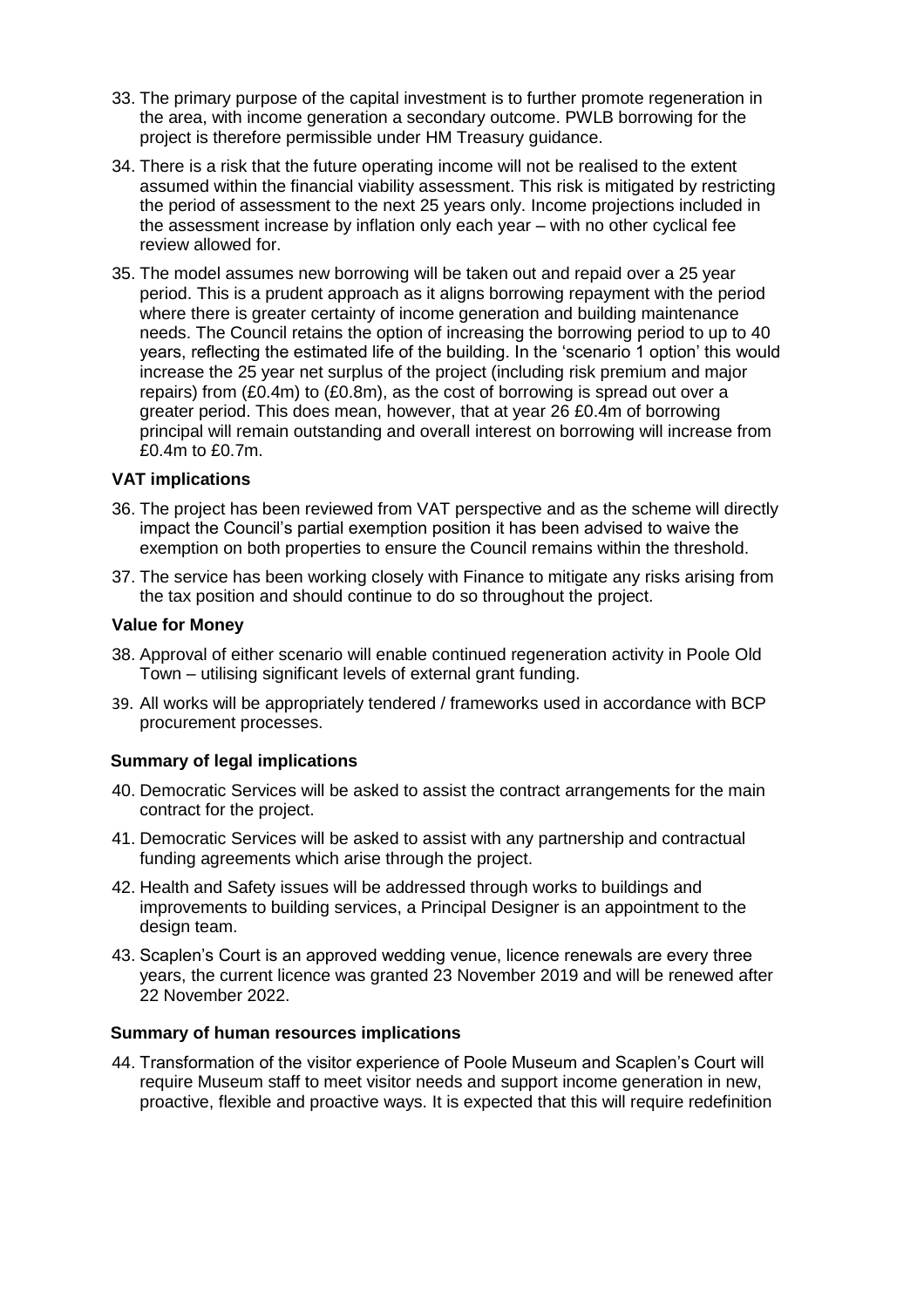of some roles and structures, and this work will start once the Activity Plan is agreed by NLHF as part of its response to the Round 2 application. This restructuring would take place during 2022/3.

## **Summary of sustainability impact**

- 45. The Poole Museum and Scaplen's Court projects will support the Council's climate goals. Cultural organisations and funders such as Historic England and NLHF require funded organisations to meet their strategic environmental sustainability aims. NLHF, for example, requires that "all projects must demonstrate they are environmentally responsible and are integrating environmental measures into their projects". The Cabinet recommendation will therefore have a positive impact on environmental sustainability.
- 46. The Decision Impact Assessment for this report, No.130, is at Appendix 2. The DIA assessment is Low Impact.

## **Summary of public health implications**

- 47. Positive social outcomes for the wellbeing of the population are at the heart of these recommendations. The health and wellbeing benefits from participation in heritage and cultural activity are well recognised and evidenced, in particular for isolated, deprived and diverse communities, who as audiences are often the least well served by cultural organisations.
- 48. These projects will broaden Poole Museum's engagement with under-served audiences including families and 65+ audiences with prior low engagement with heritage. people from lower socioeconomic backgrounds, older people living locally in care homes and sheltered housing provision, those experiencing loneliness and social isolation, those with long term health conditions and disabilities, and school children attending schools with high Pupil Premium numbers.
- 49. Improving wellbeing is a mandatory outcome of funding from the NLHF.

# **Summary of equality implications**

- 50. An Equalities Impact Assessment has been carried out for the projects in this report and this is at Appendix 1.
- 51. NLHF has a mandatory inclusion outcome: 'a wider range of people will be involved with heritage' to ensure that Lottery grants contribute to a society where everyone has the opportunity to take part in and benefit from heritage.
- 52. The Project will result in a wide range of benefits for a wide cross-section of people. While the improvements to the Museums Estate's fabric, facilities, displays and programmes will result in a richer and higher quality visit for all audiences, its real transformational potential is in terms of reaching out and connecting with groups of local people who are currently underserved as visitors and are target audiences.
- 53. Access and inclusion are at the heart of the approach to audience development, so that barriers relating to gender, socio economic background, ethnicity and disability are addressed across audience groups to encourage the widest range of people to engage and ensure that the whole community can take part equally, confidently and independently.
- 54. Specific plans for people with particular access needs will run throughout the engagement approach for each audience group, ensuring a wide range of people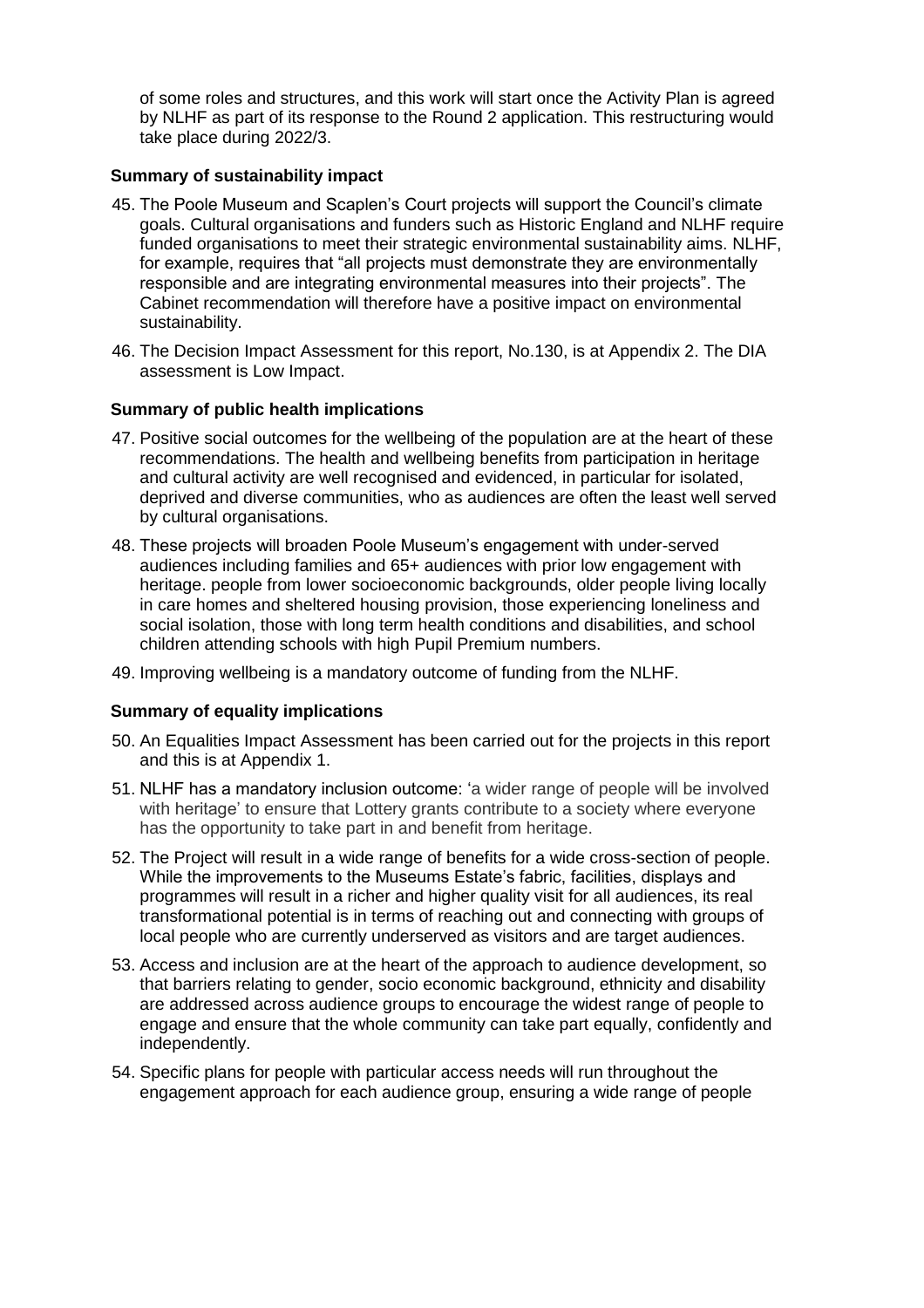feel welcome and fully served. Gaining insight from people who are visually impaired, deaf, have physical or learning disabilities, but who fall within the target audience groups defined for the project, will ensure that capital work, interpretation and formal and informal engagement programmes are designed to meet their specific needs. The museum is working with the user led groups within the protected characteristic groups to develop plans for effective and efficient outreach.

- 55. Where Black, Asian and Minority Ethnic groups are under-represented in current museum audiences when compared to the local population, targeting of family and schools' audiences will be used as a route into broadening the ethnic diversity of museum audiences. Targeted invitations, infrastructure, facilities, resources and programmes for individuals and groups who are less likely to visit will be embedded throughout the project design and delivery.
- 56. Alongside working with a range of community partners to reach and involve target audiences from different socio-economic backgrounds, the project will also work with DREC and DOTS Disability as strategic partners to support and challenge plans for inclusion.
- 57. All museums staff have undertaken EDI training and through ongoing training their awareness and confidence will be built on to ensure all visitors feel welcome. The service will also diversify its volunteer base and has the capacity to support a diverse range of volunteers sustainably.
- 58. Staff and volunteers will work together to develop a 'Welcome Manifesto' which will be displayed publicly. An Equality Impact Assessment approach will be used to ensure marketing and promotion events are accessible and inclusive.
- 59. The EIA process has revealed no adverse impacts as a result of the proposed changes. The development of these proposals and the assessment process has been robust and informed by best practice in the cultural sector. Consultation has entailed both formal and lived experience access audits, consultations with individuals and groups, identification of priority audiences who are currently underserved, a market assessment, tracking of all comments relating to EID, and a sector best practice review to understand barriers for typically underserved groups.
- 60. While we have identified areas for additional research and consultation, we have a high degree of confidence in our findings, and the expectation is that we will be able to further maximise the benefits of the changes through this additional work.
- 61. Ultimately, positive impacts as a result of the changes will bring about a step change in increasing access to and participation in cultural activity across protected characteristics. The proposed changes will actively engage people as contributors in shaping and being part of the project. Increased cultural engagement and participation has considerable potential for positive outcomes, including improved mental and physical wellbeing and improved quality of life and opportunity. The proposals actively foreground in inclusion of diverse perspectives, multiples voices and representation of cultural diversity, this has the potential to lead to greater intergroup understanding, contributing to improved social cohesion.

#### **Summary of risk assessment**

- 62. The principle risks of not making this decision will be:
	- a. Reputational: if Cabinet does not recommend submission of the NHLF round 2 application there is a very strong risk that the Council's reputation with the